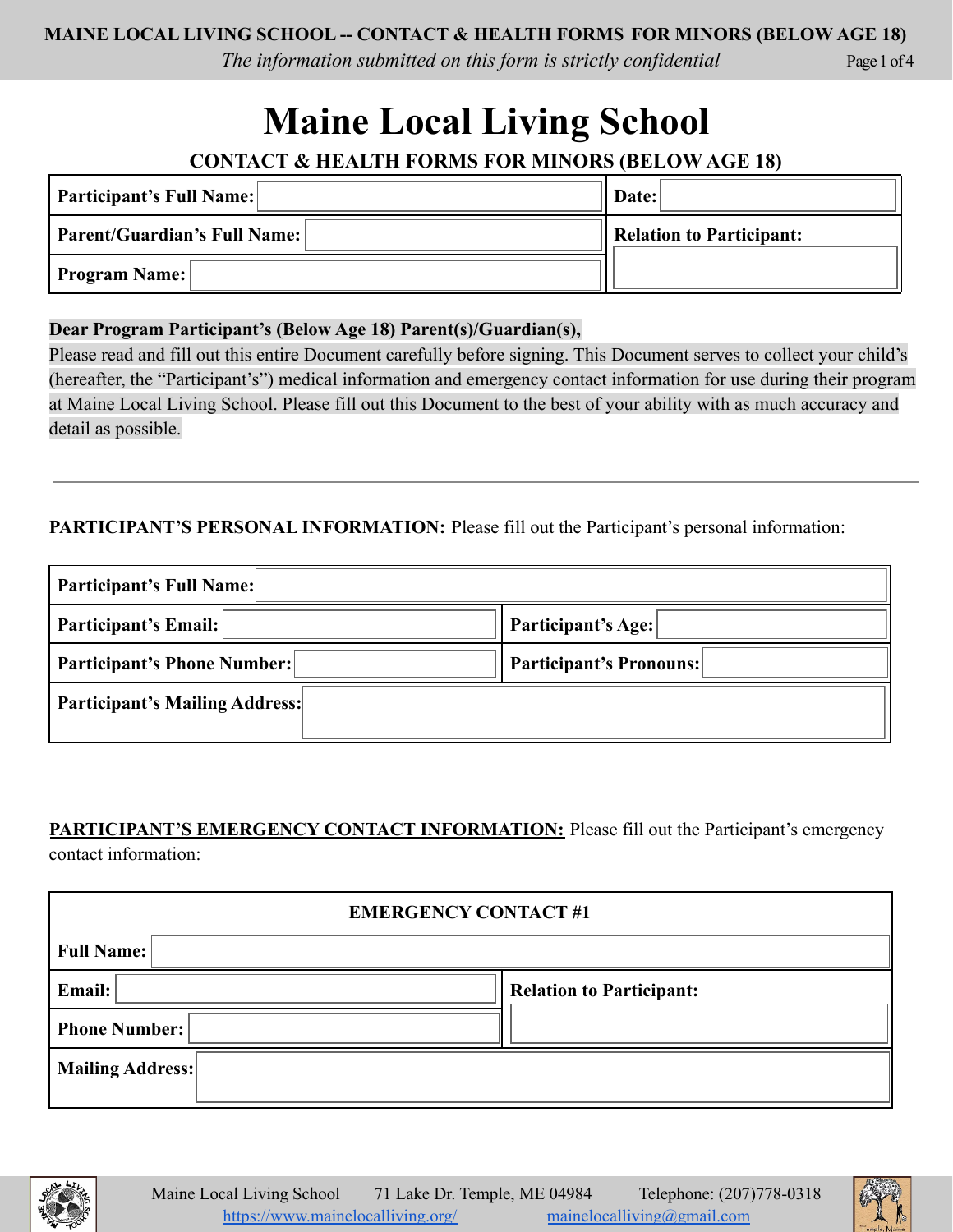*The information submitted on this form is strictly confidential*

| <b>EMERGENCY CONTACT#2</b> |                                 |  |
|----------------------------|---------------------------------|--|
| <b>Full Name:</b>          |                                 |  |
| Email:                     | <b>Relation to Participant:</b> |  |
| <b>Phone Number:</b>       |                                 |  |
| <b>Mailing Address:</b>    |                                 |  |

**PARTICIPANT HEALTH INFORMATION:** Please fill out the Participant's health information: Please circle **YES** or **NO** in response to each question, and give a detailed explanation for any **YES** answers.

| Does the Participant have any <b>ALLERGIES</b> ? Please include allergies to foods, medications, insect stings,<br>and contact with plants. Please include details about the severity of these allergies (MILD, SEVERE, or<br>LIFE-THREATENING). | $\square$ YES<br>$/ \Box$ NO |
|--------------------------------------------------------------------------------------------------------------------------------------------------------------------------------------------------------------------------------------------------|------------------------------|
|                                                                                                                                                                                                                                                  |                              |
|                                                                                                                                                                                                                                                  |                              |
|                                                                                                                                                                                                                                                  |                              |
| Does the Participant have any <b>SPECIAL DIETARY NEEDS</b> or <b>RESTRICTIONS</b> ?                                                                                                                                                              | $\square$ YES<br>$/ \Box$ NO |
|                                                                                                                                                                                                                                                  |                              |
|                                                                                                                                                                                                                                                  |                              |
|                                                                                                                                                                                                                                                  |                              |
|                                                                                                                                                                                                                                                  |                              |
|                                                                                                                                                                                                                                                  |                              |
|                                                                                                                                                                                                                                                  |                              |





Page 2 of 4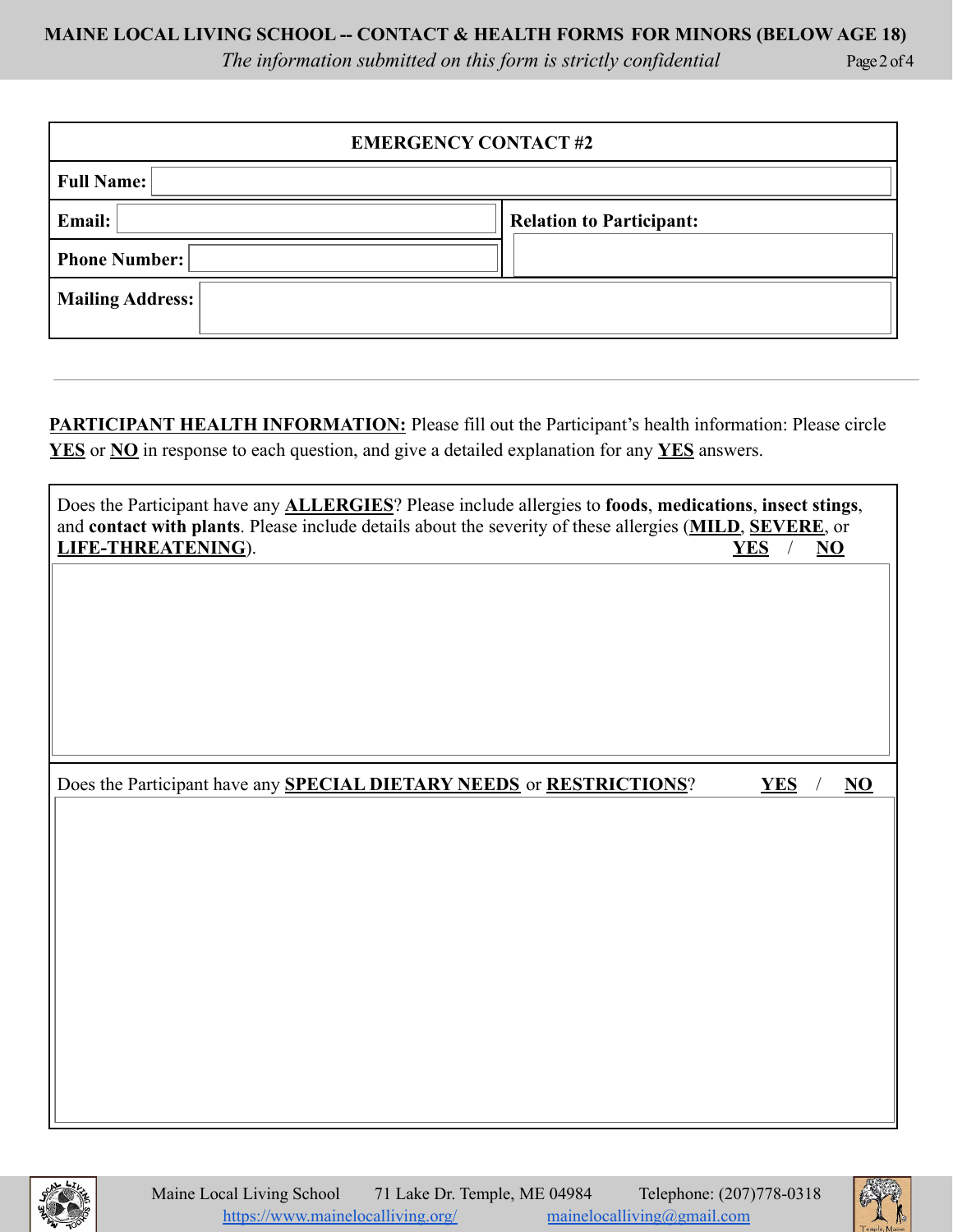*The information submitted on this form is strictly confidential*

Page 3 of 4

Is the Participant taking any **MEDICATIONS**? Please list the **medication names** and their **purpose**. (Note: In an emergency, if the Participant might need a Maine Local Living School staff member to administer any medications for them, please provide written instructions regarding the dosage, frequency and side effects.)  $\Box$  **YES** /  $\Box$  **NO** 

Does the Participant have any **MEDICAL CONCERNS** that might impact their experience during their program at Maine Local Living School? Please include details about any **injuries, chronic physical limitations**, **emotional or social limitations**, or anything else that you can let us know in advance to help our staff to make the program safe and enjoyable for your child and everyone.  $\Box YES$  /  $\Box NO$ 

## **By signing below, the Parent(s)/Guardian(s) agree that they have accurately completed the Participant's medical information and emergency contact information forms.**

| <b>Parent/Guardian Printed Name:</b> | Date: |  |
|--------------------------------------|-------|--|
| Parent/Guardian Signature:           |       |  |